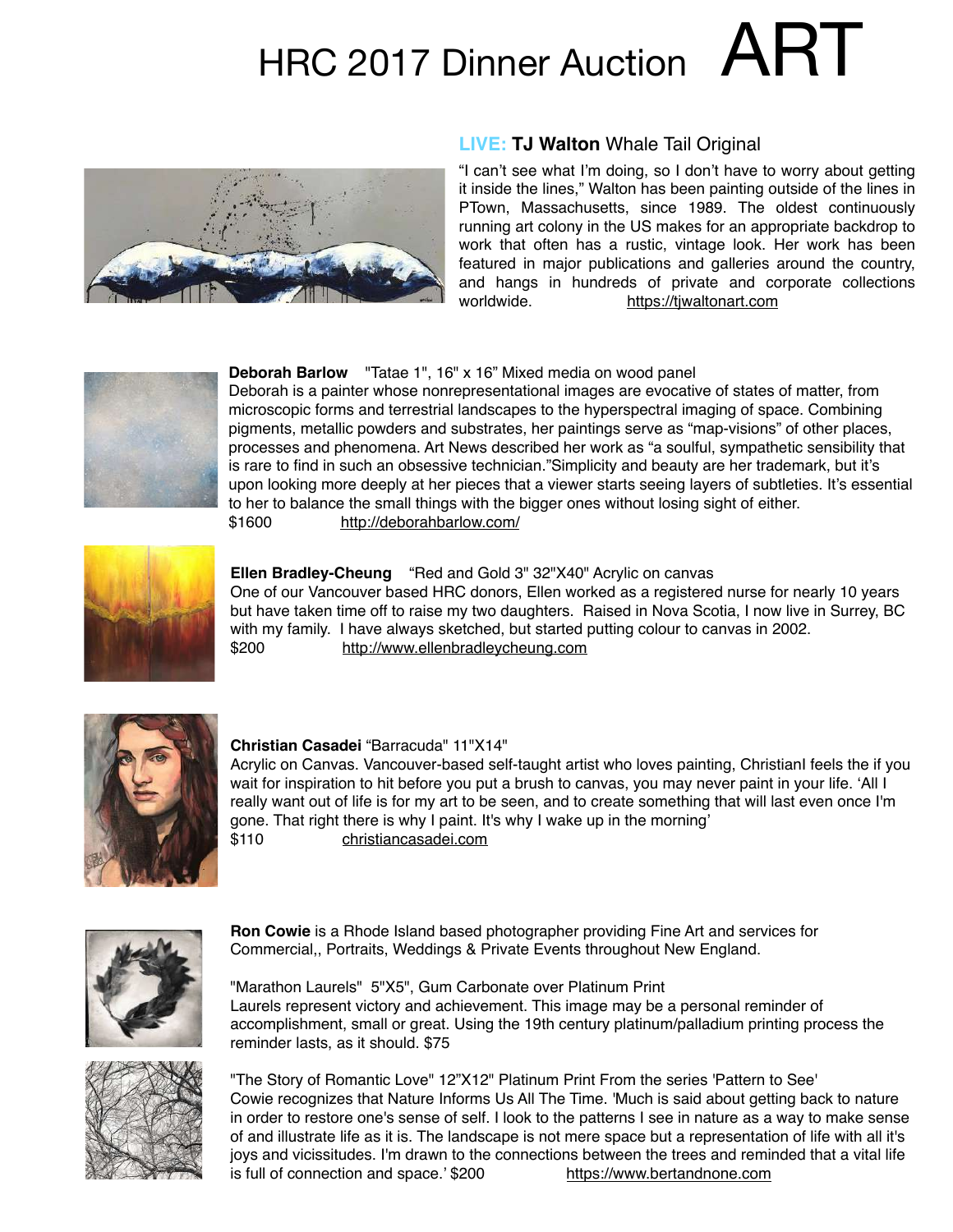

**Fernando DeOliveira** "Reflections" 13x19" Acrylic on canvas, floated in bronze frame A donor to the HRC many times over, Boston based artist Fernando DeOliveira is originally from Brazil. "My work is about the flow of joy and consciousness that animates my inner world. I am an emotional person who believes that we can meet through art, and my art attempts to share my emotions and perceptions with each viewer in a very personal, intimate way. Although influenced by the dream imagery of Surrealism I have found that Abstraction is the style that allows me to endow my work with the greatest flow and energy. \$ 1450 <http://www.alternativeartspace.net>



**Corinne DiPietro** "A World Away" 13X19 Framed Silver Gelatin Photograph, Edition of 8, Cori DiPietro seeks unexpected beauty in the banal, or perhaps bruised. She explores the inbetween or overlooked spaces within our communities or selves. A formalist, she appreciates patina of age and aura of practicality. Born in Vancouver, she resides in Boston. Graduating with Honors from the NESoP. Her work has been juried into shows in the USA, Ireland and Canada, including the Annual Juried show at the Griffin Museum of Photography and the Photography Biennial at the Danforth Museum in MA. She is also Auction Co-Chair this year. \$400 [www.corinnedipietro.com](http://www.corinnedipietro.com)



**Jason Dussault** "Deconstructive?Constructive" Print of the original Mosaic Work, Unframed Roam Gallery donates the piece from the Canadian Artist Jason Dussault. About the piece:<https://vimeo.com/128528514> \$100 <http://www.jasondussault.com>



**Anne Eder** is an interdisciplinary artist and photographic educator from Philadelphia. She holds an MFA in Photography from Lesley University College of Art and Design where she studied has worked as an adjunct professor, and a BA in Individualized Studies from Goddard College. Her hand made prints are made using palladium salts on 100% cotton rag paper to museum archival standards. square.

'Milkweed' Unframed Platinum Print, edition of 8, by Anne Eder: Milkweed plants feed butterflies and then put their energy into forming tightly packed and orderly rows of seeds inside distinctive pods, later to explode in a vision of smoke and cotton candy in order to cast those seeds to the wind. This is the interior of the pod, carefully removed in order to retain its shape. \$65

'Moth' Unframed Ziatype Print, edition of 8, by Anne Eder: Butterflies are beautiful, but there is something magical and mysterious about moths. Their velvety, bruise-colored wings and nocturnal habits make them endlessly fascinating. Subtle tonal variations and a split warm/cool palette are hallmarks of the Ziatype process. This print, only six made by hand, signed and numbered \$65 http://www.anneeder.com



**Yorgos Efthymiadis** "Net" (2015), from the series "Letting My Guard Down" 17"X22", Edition 2/10, Yorgos is an artist from Greece who resides in Somerville, MA. A finalist for the 2017 Mass Cultural Council Fellowship and winner of 2015 Emerging Artist at the Danforth Art Museum. Yorgos' work has been exhibited in the Griffin Museum of Photography and the PRC in Boston, New York Photo Festival "PhotoWorld 2014" and The Fence at Photoville/Flash Forward Festival 2014. He is represented by Gallery Kayafas in Boston. As well, he created a gallery in his own kitchen, titled The Curated Fridge, recognized by Crusade for Art Engagement Grant Finalist & Winner of the Popular Vote \$1450 <http://www.yorgosphoto.com>



# **Elizabeth Ellenwood** "Untitled 008" 3.5"X5" Silver Gelatin Print,

Ellenwood is a fine art photographer based in Boston, MA. Having received a BFA in Photography from the New Hampshire Institute of Art in 2010, Elizabeth quickly became an active member of the art community. Her abstract photographs focus on scenes from her daily surroundings where lines, textures, shapes, and light intersect. Working with film, primarily medium and large format cameras, she creates traditional silver gelatin prints in the darkroom. Elizabeth's photographs are included in private and public collections throughout New England.

\$100 [www.elizabethellenwood.com](http://www.elizabethellenwood.com)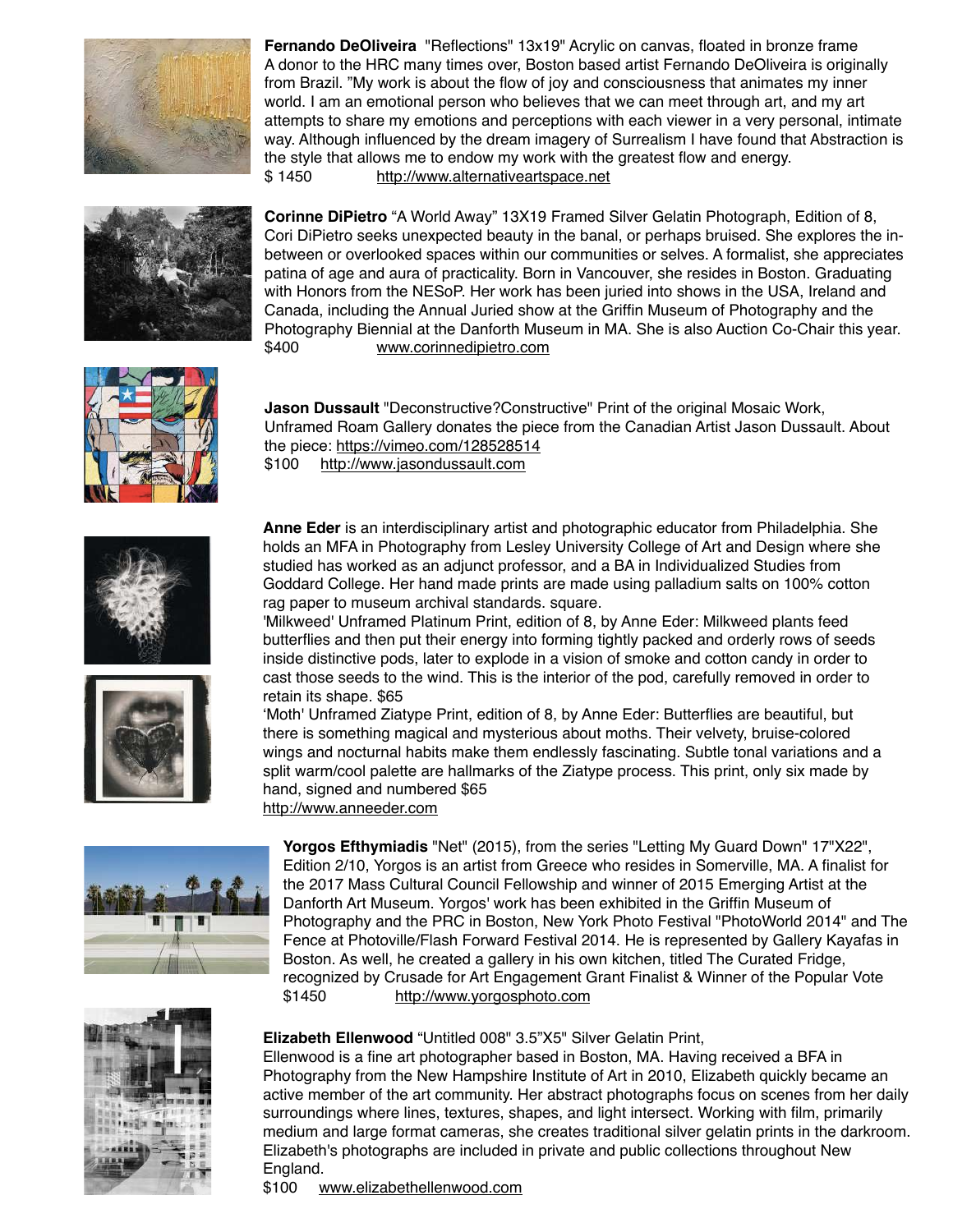

**Emily Falcigno** "Prima Donna", 2008. 8"X10.25" Archival Ink Jet Photograph From the series, "The Imperfectionists: A look into the manifestation of age and how imperfections redefine our concept of beauty." \$500 [www.falcignophoto.com](http://www.falcignophoto.com)



**James Frederick** "W'isteria Gate Glare" 12" x 12" Acrylic on canvas in float frame James Frederick paints "alla prima" in a representational expressionism style as an emotional response to the light and color of his environs on Cape Cod. He has also spent his life drawing; but, now he's drawing his life. He creates comics depicting his life: creating, playing and loving in Provincetown year-round since 2014. James has also authored two Destination Coloring Books.

\$375 [www.frederickstudioprovincetown.com](http://www.frederickstudioprovincetown.com)



# **Carol Gove**' Regenerate' 12.5" X 18.5" Mixed Media on Panel

Intrepid in her use of color, gesture and sometimes intensely personal nature, Gove invites her viewers into the multi-faceted archaeological dig of her creativity. Layering fragments of our common history among vivid swaths of paint and energetic splashes, she offers the viewer a moment of self-reflection as they are reminded of their own memories through her works. An avid supporter of the HRC Gove lives in New Hampshire and is represented at Galerie d'Orsay , Boston's première resource for the finest of Master Works. \$2500 <http://carolgove.com>



**Herb Greene** "Dead on Haight", 11"X14" Silver Gelatin photograph, framed For over 50 years, Greene's photographs traced the Grateful Dead's evolution from its roots in San Francisco's psychedelic underground to global stardom. His other portraits of rock and roll luminaries have been regularly featured in The Rock and Roll Hall Of Fame and Rolling Stone magazine and have recently been on view in 'The Summer of Love Exhibit at the Museum of Fine Art. Herb Greene lives in MA. Framed with a donation from Digital Silver Imaging. <http://www.herbgreenefoto.com>



#### **Anne Harney** "Florence" 8X8 oil on canvas, framed painting

Anne Harney is a Boston based painter who received her BFA with honors in painting fro Massachusetts College of Art and Deisgn in 2011. Awarded the George Nick Award, Marcia Lloyd Award, Book Award, VSC Artist Grant 2016 and Vermont Studio Center Residency in 2016. Mixing observation with imagination, "I prefer to begin my work from life. My landscape paintings usually follow me into the studio the following day to capture the light and color on to a more abstract larger painting. Trying hard to eliminate the non-essentials in her work, she hopes to create a bold and decisive statement. \$400 <http://anneharney.com>



**Davie Katz** "Corporation Beach" 11X14 framed Black and White Photograph, framed David is a fine art and commercial photographer. The image is from a series of daylight longexposure photographs created for a show at the Cooperative Gallery in Glouster, of which he is a member. David is also a long time supporter and donor to the Human Rights Campaign. \$200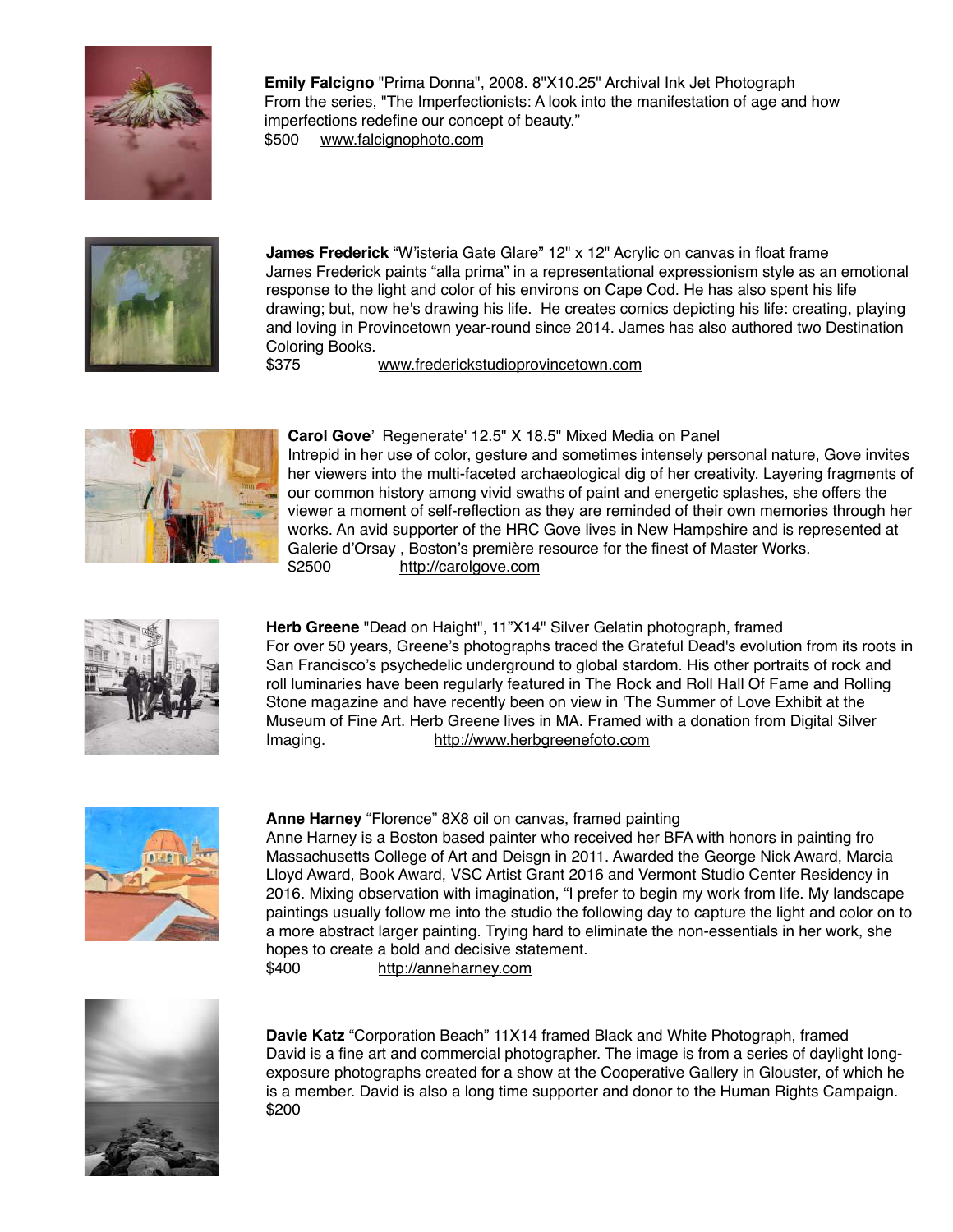



# **Monica Kratochvil**

"Future is Female" 5x7 Black and white framed Photograph. By Monica Kratochvil-Captured at the Women's March on DC.

"Super Girl"5x7 color framed photograph. By Monica Kratochvil- Captured at the Women's March on DC.

<http://www.monikakratochvil.com>



**Ruth LaGue** grew up in Alaska, awed by the incredible vastness of the wild landscape. Gazing at the expansive skies and majestic mountains as a girl, Ruth recognized that she was a small part of something much larger than herself. Traveling through India in her twenties, she became consumed by the landscape of the spirit — that limitless interior universe that lives in each of us.

The marriage of the two experiences ignited a lifelong quest to connect the outer and inner within her paintings. Compelled to paint, she finds that the most exciting part of the creative process is observing the juxtaposition of colors and textures as they form a depth of field. She wants her viewers to imagine themselves within the landscape, recalling a memory or pausing to remember their wholeness.

"Red River Valley" 8.5"X8.5" Painting by Ruth LaGue: Landscape in its barest form.\$300 "Waves of Grass" Painting by Ruth LaGue: Landscape in its barest form. \$300 http://www.laguewax.com



# **June Levinson** "Soft Descent" 24" x 21" Framed Monoprint

'My prints are comprised of layers. Their strata relates to my personal history and how it keeps changing. Drawing, erasures, scraping and over painting create its narrative, allowing for gains and losses along the way with the top layer suggesting a momentary stasis. The shifts of hues and surface intrigue me with their variety of values and depth and eventually the work is completed. I keep finding new colors and different perspectives in the emergence /destruction of memory. My intuition goes into overdrive.' \$500



**Kira Maintanis** "Untrust Us" Art piece on Canvas (Graphite, marker, gel pen, ink, highlighter, watercolor, ink on paper.)

"Trust yourself to know who you are and what life you were meant to live." \$280 [www.thereisno.design](http://www.thereisno.design)



#### **Lauren Morris** "In Full Bloom" 20"X20" Acrylic Painting

Originally from South Africa, as Lauren moved to Vancouver and was thrown into a world full of challenges There her art and senses merged as making art for Lauren is like exploring a new country for the first time. Recent works have taken on a new direction of abstraction and mixed media. "Art is my imagination. It is always an expression of something; whether an idea, image or feeling. I strive for a simplicity within my work while being unique." \$200 [lmdesignsstudio.com](http://lmdesignsstudio.com)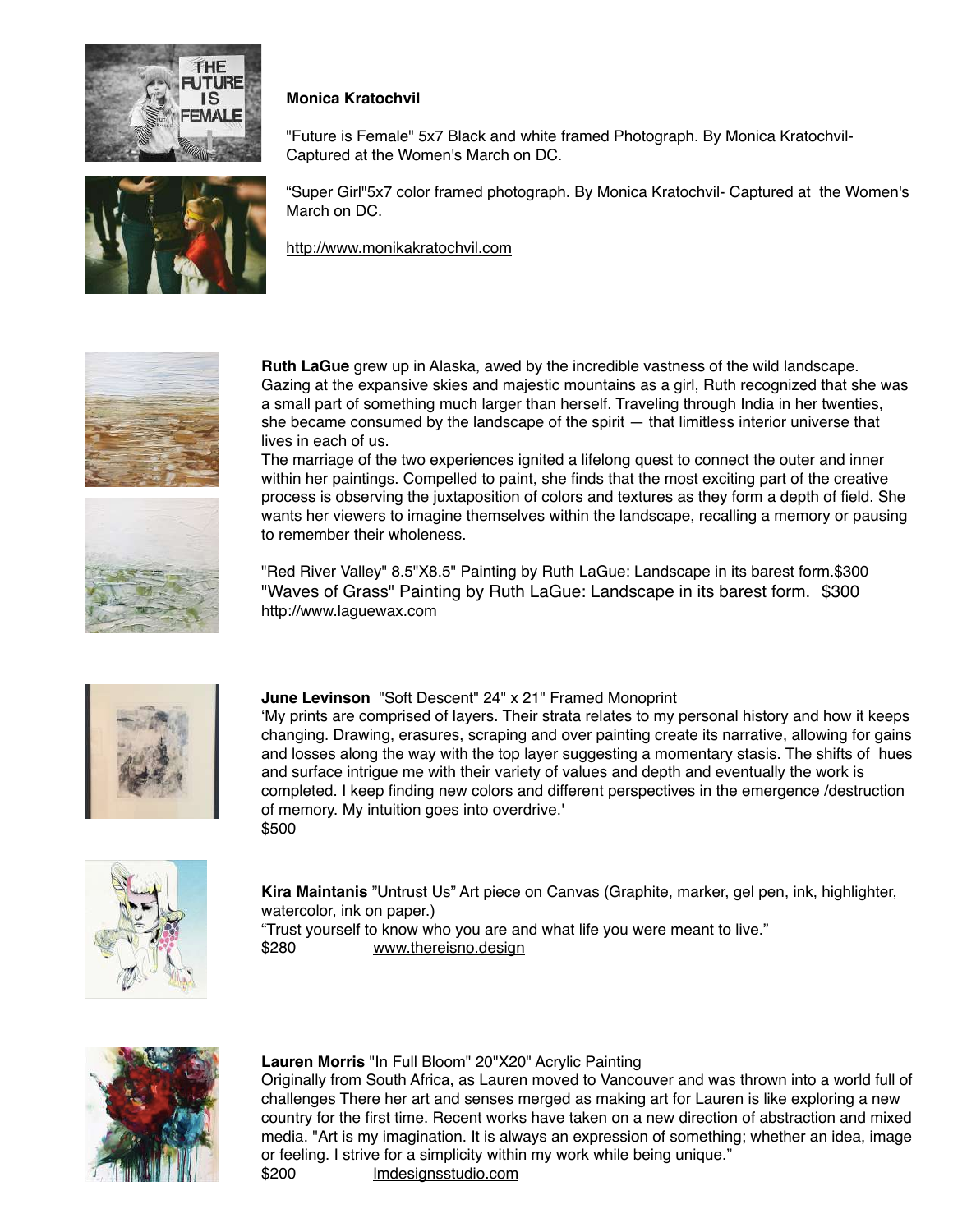

# **Sheila Neufeld** "Emanations" 12"x 12" Acrylic on Panel

Sheila Neufeld is a contemporary Canadian artist who lives and paints in Vancouver, BC. She completed her art studies in 2004 and rapidly committed to her first major art show and painting full time. Neufeld has exhibited at a number of art and trade shows, and her paintings are commissioned and collected across North America. Colourful and imaginative her works are meticulously created through an intricate process of building up thin layers of color and texture. They are inspired by the forms she finds in nature and are shimmer with beauty, joy and love

\$405 [www.sheilaneufeld.com](http://www.sheilaneufeld.com)



**Greg Norstrom** "Torso" Photograph, 20"X24" silver gelatin photograph framed Greg Norstrom lives Boston, bur grew up outside of Hartford. A graduate of New England School of Photography, he is currently exploring all disciplines of fine art at Massachusetts College of Art and Design (2018 BFA in Art History) \$500 <http://gregnorstrom.format.com>



**Mia Patrick** "Untitled, 2008", C-Print Photograph, 16x20 from the series 'A Postal Inquiry' Mia, a graduate of the Art Institute of Boston at Lesley University, embraces a variety of photographic techniques, including analogue photography. C-Prints or Chromogenic color prints are full-color photographic prints made using chromogenic materials and processes. \$500



**Barry Schneier Bruce Springsteen** "For You", Harvard Square Theatre, Cambridge, Ma 1974 Framed Photograph

In the 1970's Barry was privileged to be on stage shooting acts for promoters when he lived in Boston, San Francisco and Los Angeles. His work is now being displayed in galleries and museums in the US and UK and this black-and-white shot of Bruce playing "For You" has been archived at the Rock and Roll Hall of Fame and its traveling exhibit, "The Grammy Museum Presents: Bruce Springsteen: A Photographic Journey." \$1000 <http://www.barryschneierphotography.com>



**Aoife Shanahan** "Downcast", unframed Archival Ink Jet Photograph 11"X14", Edition 3 of 5 Recipient of the 2016 Curtin O'Donoghue Emerging Photographic Artist AwarAoife is an artist and photographer who currently resides in Dublin, Ireland. She recently graduated from the New England School of Photography, with honours. She has exhibited her work throughout the United States and Europe. Exhibition venues include Panopticon Gallery, The Centre for Fine Art Photography, The Griffin Museum of Photography, Green on Red Gallery and The Royal Hibernian Academy

\$400 [aoifeshanahanphoto.com](http://aoifeshanahanphoto.com)



#### **Tanya Slingsby** "Amaris" 24"X24", Acrylic on Silk, unframed

Tanya Slingsby is a Canadian visual artist creating abstract works that harness the fundamental power of colour, form, line and surface to create a visceral reaction in the viewer. She completed her Bachelors in Fine Art and Art History from the University of Victoria and earned a Master's Degree in Aesthetics and the History of Art from Sussex University, UK. Her work is included in many private and corporate collections and has been exhibited in Canada, the US and the UK.

\$2500 <http://www.tanyaslingsby.com>